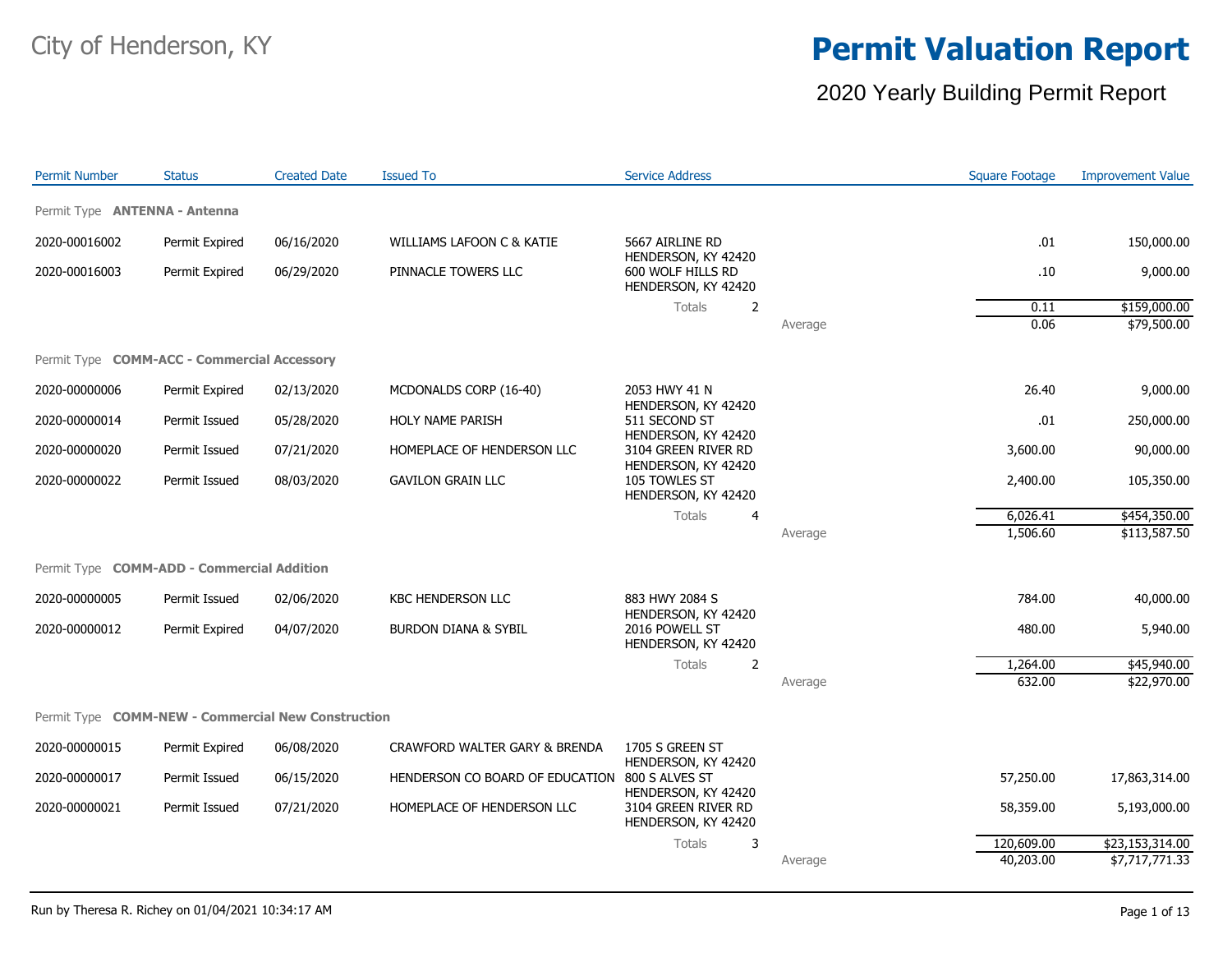| <b>Permit Number</b> | <b>Status</b>                                   | <b>Created Date</b> | <b>Issued To</b>                              | <b>Service Address</b>                  |         | <b>Square Footage</b> | <b>Improvement Value</b> |
|----------------------|-------------------------------------------------|---------------------|-----------------------------------------------|-----------------------------------------|---------|-----------------------|--------------------------|
|                      | Permit Type COMM-REMODEL - Commercial Remodel   |                     |                                               |                                         |         |                       |                          |
| 2019-00000035        | Permit Expired                                  | 09/04/2019          | PRO SERVICES CONSTRUCTION INC                 | 2067 HWY 41 N<br>HENDERSON, KY 42420    |         | 3,507.00              | 200,000.00               |
| 2020-00000003        | Permit Expired                                  | 01/08/2020          | Chris Kroeger                                 | 119 N MAIN ST<br>Henderson, KY 42419    |         | .00                   | 10,000.00                |
| 2020-00000004        | Permit Issued                                   | 01/24/2020          | BUTLER REAL ESTATE LLC                        | 213 N MAIN ST<br>HENDERSON, KY 42420    |         | 2,500.00              | 126,500.00               |
| 2020-00000007        | Permit Complete                                 | 02/24/2020          | RIDLEY PROPERTIES LLC                         | 2214 HWY 41 N<br>HENDERSON, KY 42420    |         | 3,120.00              | 200,000.00               |
| 2020-00000009        | Permit Expired                                  | 03/02/2020          | <b>GARDENSIDE CENTER LLC</b>                  | 2606 ZION RD A-3<br>HENDERSON, KY 42420 |         | 33,221.00             | 223,000.00               |
| 2020-00000010        | Permit Expired                                  | 03/04/2020          | KEACH A HOUSTON & R SCOTT                     | 324 N ELM ST<br>HENDERSON, KY 42420     |         | .00                   | 25,000.00                |
| 2020-00000011        | Permit Expired                                  | 03/11/2020          | COMMONWEALTH OF KY FOR USE OF                 | 2660 S GREEN ST<br>HENDERSON, KY 42420  |         | .00.                  | 126,450.00               |
| 2020-00000013        | Permit Issued                                   | 05/06/2020          | THE GATHERING PLACE                           | 1817 N ELM ST<br>HENDERSON, KY 42420    |         | .00                   | 105,465.00               |
| 2020-00000016        | Permit Issued                                   | 06/12/2020          | WAL MART REAL ESTATE BUSINESS<br><b>TRUST</b> | 1195 BARRET BLVD<br>HENDERSON, KY 42420 |         | 202,739.00            | 1,100,000.00             |
| 2020-00000019        | Permit Issued                                   | 07/13/2020          | Spectrum                                      | 1111 BARRET BLVD<br>HENDERSON, KY 42420 |         | 3,997.00              | 470,000.00               |
| 2020-00000023        | Permit Issued                                   | 08/10/2020          | Vanessa Lambert                               | 802 SECOND ST<br>HENDERSON, KY 42420    |         | .00                   | 10,000.00                |
| 2020-00000026        | Permit Issued                                   | 09/03/2020          | CLASHEM PROPERTIES LLC                        | 509 BARRET BLVD<br>HENDERSON, KY 42420  |         | 1,048.00              | 9,000.00                 |
| 2020-00000027        | Permit Issued                                   | 09/04/2020          | SPIRIT MASTER FUNDING VII LLC                 | 1917 HWY 41 N<br>HENDERSON, KY 42420    |         | 2,450.00              | 70,000.00                |
| 2020-00000028        | Permit Issued                                   | 09/14/2020          | A NEW START LLC                               | 114 FRANKLIN AVE<br>HENDERSON, KY 42420 |         | 2,800.00              | 83,000.00                |
|                      |                                                 |                     |                                               | Totals<br>14                            |         | 255,382.00            | \$2,758,415.00           |
|                      |                                                 |                     |                                               |                                         | Average | 18,241.57             | \$197,029.64             |
|                      | Permit Type DEMO-COMM - Demolition - Commercial |                     |                                               |                                         |         |                       |                          |
| 2020-00014003        | Permit Complete                                 | 01/13/2020          | RIDLEY PROPERTIES LLC                         | 2214 HWY 41 N<br>HENDERSON, KY 42420    |         | 3,120.00              | 10,000.00                |
| 2020-00014004        | Permit Complete                                 | 01/15/2020          | BUTLER REAL ESTATE LLC                        | 213 N MAIN ST<br>HENDERSON, KY 42420    |         | 1,500.00              | 1,500.00                 |
| 2020-00014007        | Permit Complete                                 | 03/06/2020          | CRAWFORD WALTER GARY & BRENDA                 | 1705 S GREEN ST<br>HENDERSON, KY 42420  |         | 3,619.00              | 11,500.00                |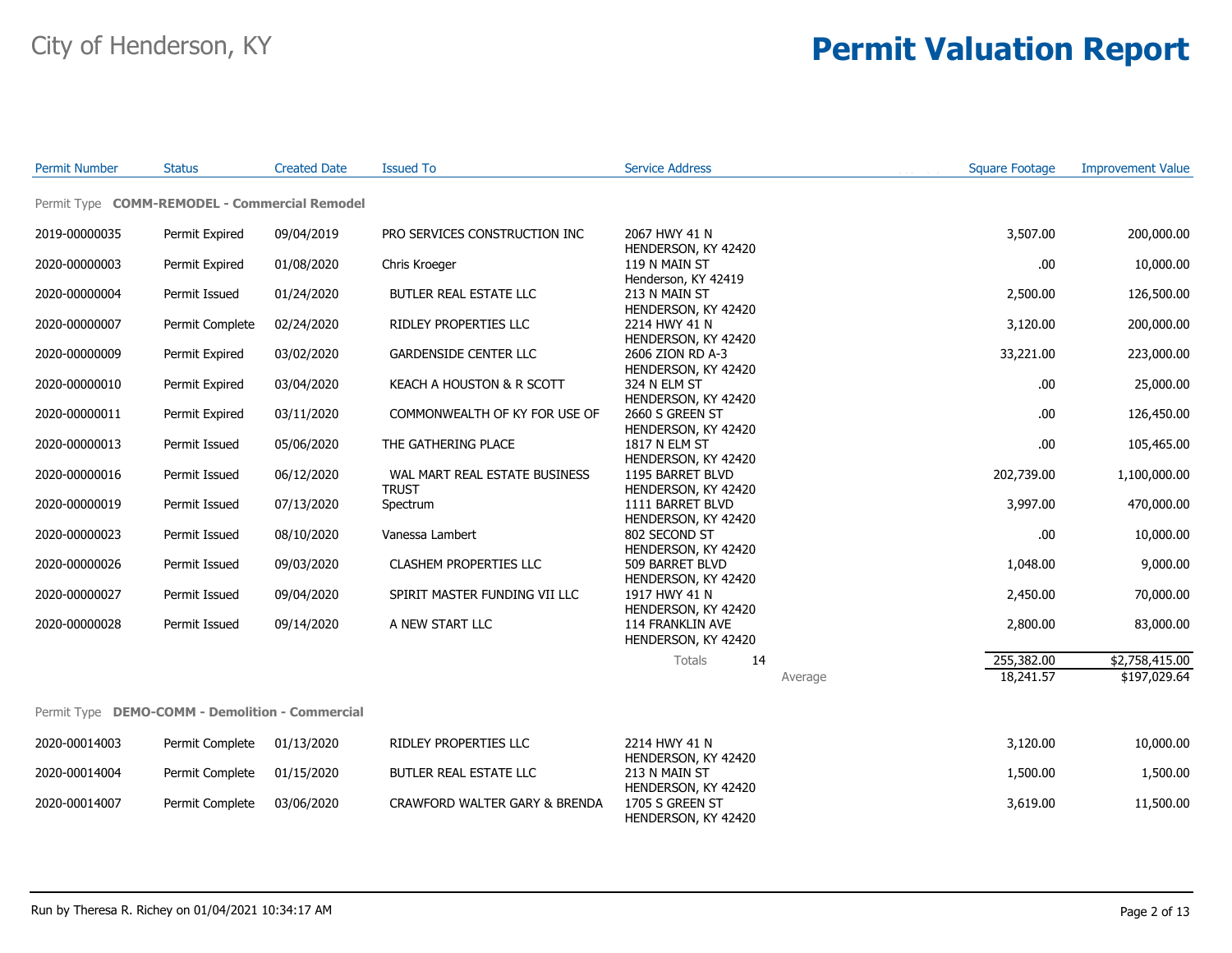| <b>Permit Number</b> | <b>Status</b>                                        | <b>Created Date</b> | <b>Issued To</b>              | <b>Service Address</b>                                       | <b>Square Footage</b> | <b>Improvement Value</b> |
|----------------------|------------------------------------------------------|---------------------|-------------------------------|--------------------------------------------------------------|-----------------------|--------------------------|
|                      | Permit Type DEMO-COMM - Demolition - Commercial      |                     |                               |                                                              |                       |                          |
| 2020-00014008        | Permit Expired                                       | 03/19/2020          | LUFFY ENTERPRISES LLC         | 601 WASHINGTON ST<br>HENDERSON, KY 42420                     | 1,000.00              | 11,000.00                |
|                      |                                                      |                     |                               | Totals<br>4                                                  | 9,239.00              | \$34,000.00              |
|                      |                                                      |                     |                               | Average                                                      | 2,309.75              | \$8,500.00               |
|                      | Permit Type DEMO-DUPLEX - Demolition - Duplex        |                     |                               |                                                              |                       |                          |
| 2020-00014021        | Permit Issued                                        | 12/15/2020          | STONE DAVID A & DONNA         | 1308 WASHINGTON ST 01306-<br>HENDERSON, KY 42420             | 2,688.00              | 8,000.00                 |
|                      |                                                      |                     |                               | Totals<br>-1                                                 | 2,688.00              | \$8,000.00               |
|                      |                                                      |                     |                               | Average                                                      | 2,688.00              | \$8,000.00               |
|                      | Permit Type DEMO-MH - Demolition - Manufactured Home |                     |                               |                                                              |                       |                          |
| 2020-00014005        | Permit Complete                                      | 02/03/2020          | ROBERTS JOSEPH B              | 304 HERRON AVE<br>HENDERSON, KY 42420                        | 720.00                | 500.00                   |
| 2020-00014012        | Permit Expired                                       | 04/16/2020          | <b>WATKINS MARGARET H EST</b> | 929 WASHINGTON ST                                            | 624.00                | 1,870.00                 |
| 2020-00014013        | Permit Expired                                       | 04/16/2020          | <b>SCARBROUGH RHONDA</b>      | HENDERSON, KY 42420<br>720 SHORT SEVENTH ST                  | 980.00                | 2,570.00                 |
| 2020-00014015        | Permit Complete                                      | 05/21/2020          | RFTC REALTY LLC               | HENDERSON, KY 42420<br>441 WATSON LN<br>HENDERSON, KY 42420  | 2,000.00              | 9,300.00                 |
|                      |                                                      |                     |                               | Totals<br>4                                                  | 4,324.00              | \$14,240.00              |
|                      |                                                      |                     |                               | Average                                                      | 1,081.00              | \$3,560.00               |
|                      | Permit Type DEMO-SFR - Demolition - Single Family    |                     |                               |                                                              |                       |                          |
| 2020-00014002        | Permit Complete                                      | 01/02/2020          | S & V Rentals LLC             | 1235 CLAY ST                                                 | 722.00                | 4,800.00                 |
| 2020-00014006        | Permit Complete                                      | 02/11/2020          | H & H ISLAND PROPERTIES LLC   | HENDERSON, KY 42420<br>1238 CLAY ST                          | 1,590.00              | 5,500.00                 |
| 2020-00014009        | Permit Complete                                      | 03/31/2020          | <b>MALCOM TAMMY</b>           | HENDERSON, KY 42420<br>606 MARTIN DR                         | 1,080.00              | 4,900.00                 |
| 2020-00014010        | Permit Expired                                       | 04/07/2020          | Elizabeth & James Tutor       | HENDERSON, KY 42420<br>426 CHERRY ST                         | 2,280.00              | 1,000.00                 |
| 2020-00014011        | Permit Expired                                       | 04/07/2020          | TAYLOR DONALD H SR            | HENDERSON, KY 42420<br>110 S JULIA ST<br>HENDERSON, KY 42420 | 1,256.00              | 1,000.00                 |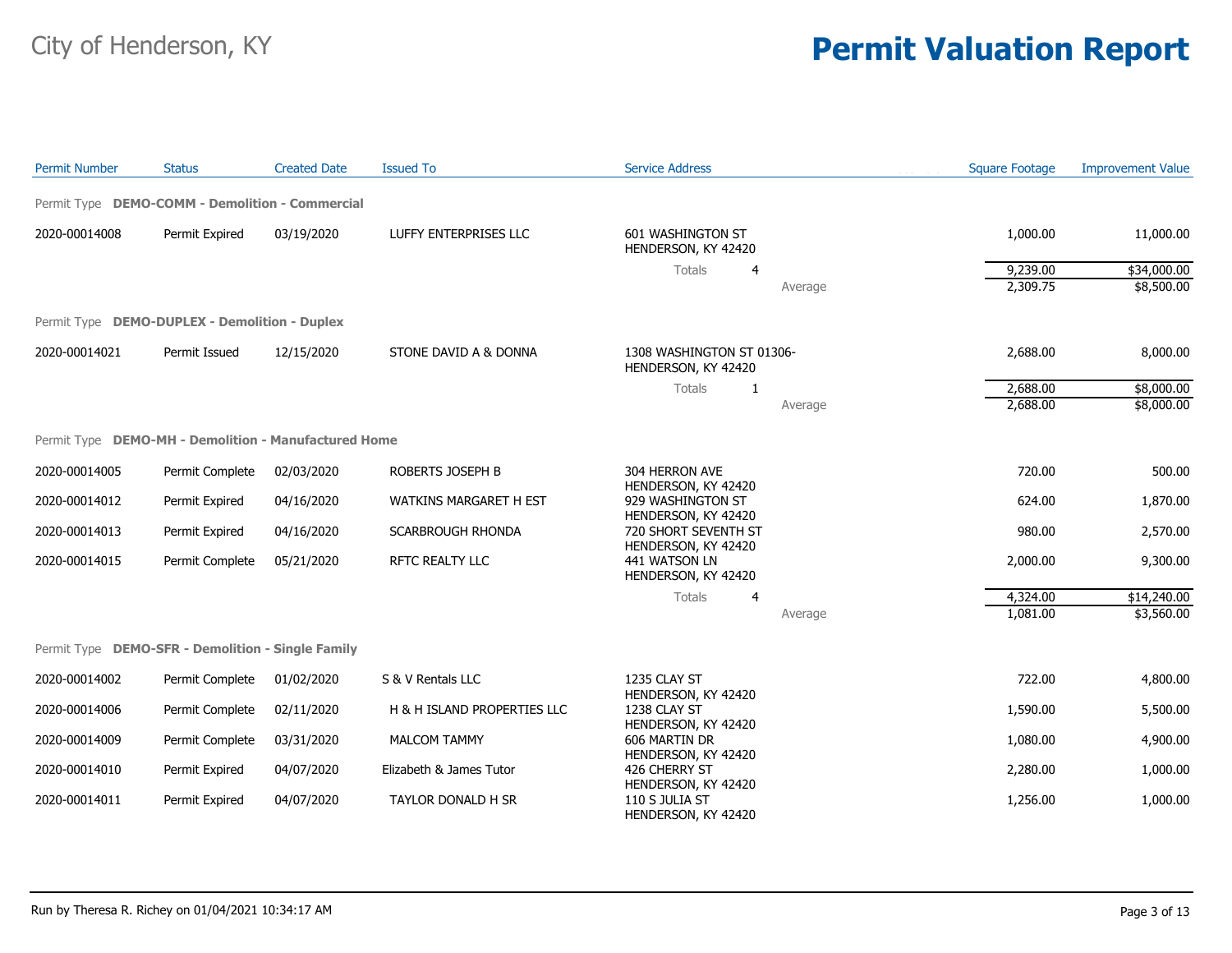| <b>Permit Number</b> | <b>Status</b>                                        | <b>Created Date</b> | <b>Issued To</b>                                 | <b>Service Address</b>                                         |         | <b>Square Footage</b> | <b>Improvement Value</b> |
|----------------------|------------------------------------------------------|---------------------|--------------------------------------------------|----------------------------------------------------------------|---------|-----------------------|--------------------------|
|                      | Permit Type DEMO-SFR - Demolition - Single Family    |                     |                                                  |                                                                |         |                       |                          |
| 2020-00014014        | Permit Complete                                      | 05/15/2020          | STEPHEN R & AMY L BRANN                          | 410 MILL ST                                                    |         | 252.00                | 2,500.00                 |
| 2020-00014016        | Permit Complete                                      | 06/15/2020          | PRUITT MARGARET L EST                            | HENDERSON, KY 42420<br>1027 STEWART AVE<br>HENDERSON, KY 42420 |         | 1,064.00              | 4,290.00                 |
| 2020-00014017        | Permit Complete                                      | 06/22/2020          | AUDUBON KIDS ZONE INC                            | 1414 POWELL ST<br>HENDERSON, KY 42420                          |         | 1,012.00              | 3,400.00                 |
| 2020-00014018        | Permit Issued                                        | 07/10/2020          | THESAURUS, INC                                   | 429 SEVENTH ST<br>HENDERSON, KY 42420                          |         | 1,050.00              | 5,000.00                 |
| 2020-00014019        | Permit Issued                                        | 10/21/2020          | HABITAT FOR HUMANITY OF HENDERSON 715 N ADAMS ST | HENDERSON, KY 42420                                            |         | 1,659.00              | 4,000.00                 |
| 2020-00014020        | Permit Issued                                        | 11/18/2020          | WILLIAMS JEROLD TRENT & SANDRA<br><b>DENISE</b>  | 2033 POPLAR AVE<br>HENDERSON, KY 42420                         |         | 720.00                | 3,000.00                 |
| 2020-00014022        | Permit Issued                                        | 12/28/2020          | <b>GLEN D &amp; JUDITH A STONE</b>               | 123 S MAIN ST<br>HENDERSON, KY 42420                           |         | 600.00                | 5,000.00                 |
| 2020-00014023        | Permit Issued                                        | 12/30/2020          | TERRY N DIXON                                    | 725 CLAY ST<br>HENDERSON, KY 42420                             |         | 1,155.00              | 4,000.00                 |
|                      |                                                      |                     |                                                  | 13<br>Totals                                                   |         | 14,440.00             | \$48,390.00              |
|                      |                                                      |                     |                                                  |                                                                | Average | 1,110.77              | \$3,722.31               |
|                      | Permit Type <b>DUP-NEW - Duplex New Construction</b> |                     |                                                  |                                                                |         |                       |                          |
| 2020-00011002        | Permit Issued                                        | 06/23/2020          | <b>GARY &amp; LISA ATTEBERY</b>                  | 1616 ROOSEVELT ST<br>HENDERSON, KY 42420                       |         | 1,592.00              | 75,000.00                |
|                      |                                                      |                     |                                                  | Totals<br>1                                                    |         | 1,592.00              | \$75,000.00              |
|                      |                                                      |                     |                                                  |                                                                | Average | 1,592.00              | \$75,000.00              |
|                      | Permit Type MF-NEW - Multi Family New Construction   |                     |                                                  |                                                                |         |                       |                          |
| 2020-00012003        | Permit Issued                                        | 09/01/2020          | CHAMBERS GEORGE M & BOBBIE J                     | 985 COSBY DR<br>HENDERSON, KY 42420                            |         | 8,096.00              | 800,000.00               |
| 2020-00012004        | Permit Issued                                        | 09/08/2020          | III C OF KENTUCKY LLC                            | 516 S MAIN ST<br>HENDERSON, KY 42420                           |         | 12,800.00             | 800,000.00               |
| 2020-00012005        | Permit Issued                                        | 10/26/2020          | III C OF KENTUCKY LLC                            | 516 S MAIN ST<br>HENDERSON, KY 42420                           |         | 2,352.00              | 260,000.00               |
|                      |                                                      |                     |                                                  | 3<br>Totals                                                    |         | 23,248.00             | \$1,860,000.00           |
|                      |                                                      |                     |                                                  |                                                                | Average | 7.749.33              | \$620,000.00             |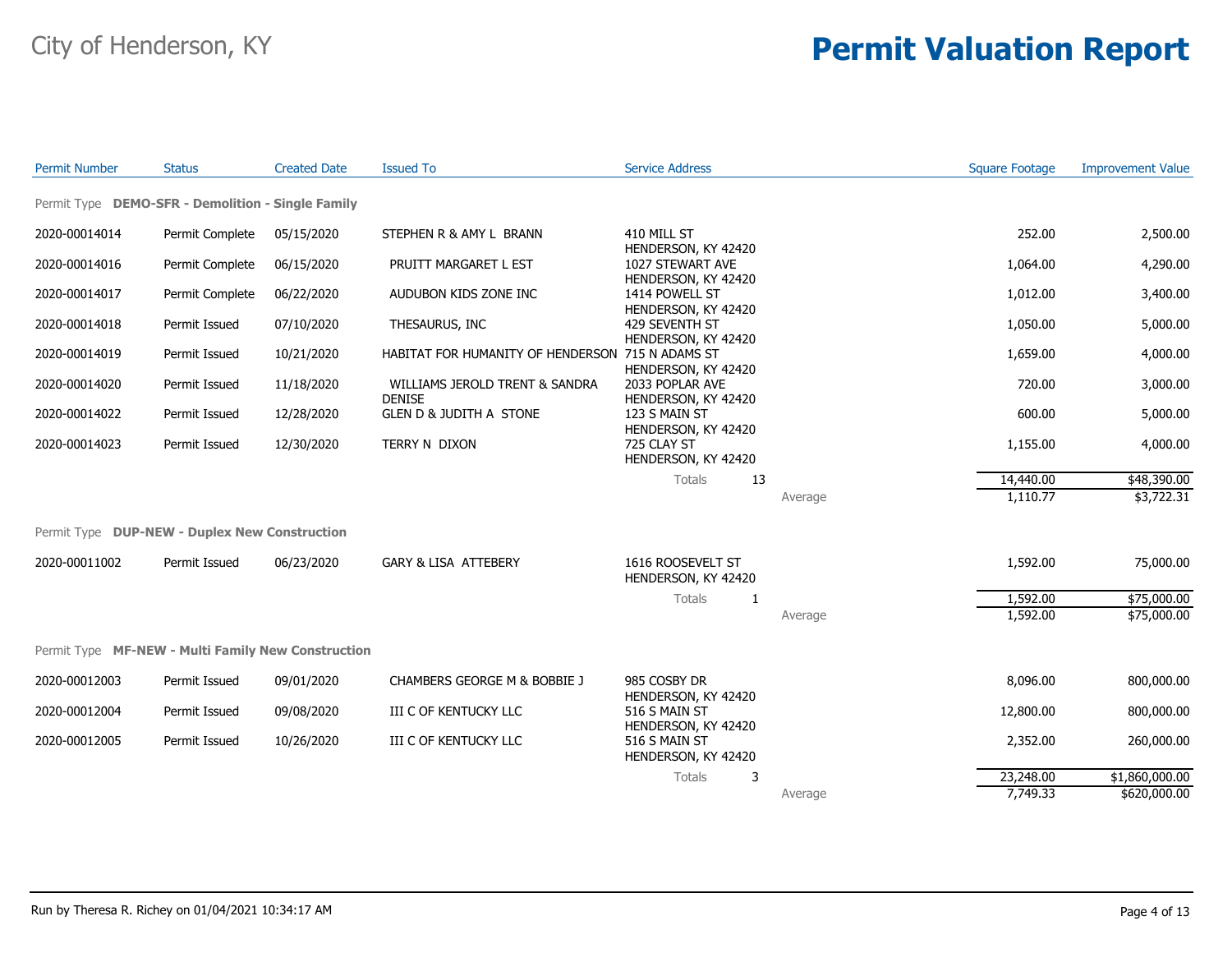| <b>Permit Number</b> | <b>Status</b>                                        | <b>Created Date</b> | <b>Issued To</b>         | <b>Service Address</b>                                      |         | <b>Square Footage</b> | <b>Improvement Value</b> |
|----------------------|------------------------------------------------------|---------------------|--------------------------|-------------------------------------------------------------|---------|-----------------------|--------------------------|
|                      | Permit Type MF-REMODEL - Multi Family Remodel        |                     |                          |                                                             |         |                       |                          |
| 2020-00012006        | Permit Issued                                        | 12/28/2020          | RFI IV LLC               | 500 FAIR ST<br>HENDERSON, KY 42420                          |         | .00                   | 100,000.00               |
|                      |                                                      |                     |                          | Totals<br>$\mathbf{1}$                                      |         | 0.00                  | \$100,000.00             |
|                      |                                                      |                     |                          |                                                             | Average | 0.00                  | \$100,000.00             |
|                      | Permit Type MH-ACC - Manufactured Home Accessory     |                     |                          |                                                             |         |                       |                          |
| 2020-00010003        | Permit Complete                                      | 05/04/2020          | DALILAH RUTH GREENE      | 510 WATSON LN #5<br>Henderson, KY 42420                     |         | 420.00                | 1,870.00                 |
|                      |                                                      |                     |                          | Totals<br>-1                                                |         | 420.00                | \$1,870.00               |
|                      |                                                      |                     |                          |                                                             | Average | 420.00                | \$1,870.00               |
|                      | Permit Type MH-NEW - Manufactured Home New           |                     |                          |                                                             |         |                       |                          |
| 2020-00010002        | Permit Issued                                        | 04/14/2020          | VANZANT BOB J SR         | <b>6 KENNEDY CIR</b><br>HENDERSON, KY 42420                 |         | 1,200.00              | 29,574.00                |
| 2020-00010004        | Permit Expired                                       | 06/08/2020          | James & Cynthia Lambert  | 2820 SUNSET LN                                              |         | 897.00                | 39,900.00                |
| 2020-00010005        | Permit Issued                                        | 06/19/2020          | Mark Stefansky           | HENDERSON, KY 42420<br>510 WATSON LN #13                    |         | 1,216.00              | 48,000.00                |
| 2020-00010006        | Permit Issued                                        | 12/11/2020          | OLIVIA R TORAIN          | Henderson, KY 42420<br>510 EIGHTH ST<br>HENDERSON, KY 42420 |         | 1,144.00              | 69,000.00                |
|                      |                                                      |                     |                          | Totals<br>4                                                 |         | 4,457.00              | \$186,474.00             |
|                      |                                                      |                     |                          |                                                             | Average | 1,114.25              | \$46,618.50              |
|                      | Permit Type <b>SFR-ACC - Single Family Accessory</b> |                     |                          |                                                             |         |                       |                          |
| 2020-00005002        | Permit Issued                                        | 01/07/2020          | WAGONER PHILIP H & PATTY | 122 BURDETTE ST                                             |         | 608.00                | 3,000.00                 |
| 2020-00005004        | Permit Expired                                       | 01/16/2020          | WILLIAMS DAVID A & LUCY  | HENDERSON, KY 42420<br>338 S MAIN ST                        |         | 80.00                 | 2,000.00                 |
| 2020-00005005        | Permit Expired                                       | 01/23/2020          | KING BRIAN A & LENORA M  | HENDERSON, KY 42420<br>1121 LOEB ST                         |         | 288.00                | 5,000.00                 |
| 2020-00005010        | Permit Expired                                       | 02/18/2020          | James & Kelly Burris     | HENDERSON, KY 42420<br>2518 RED BIRD LN                     |         | 1,200.00              | 19,200.00                |
| 2020-00005011        | Permit Expired                                       | 02/24/2020          | LAMAR SAMUEL B & CARRIE  | HENDERSON, KY 42420<br>907 MANOR DR<br>HENDERSON, KY 42420  |         | 240.00                | 6,000.00                 |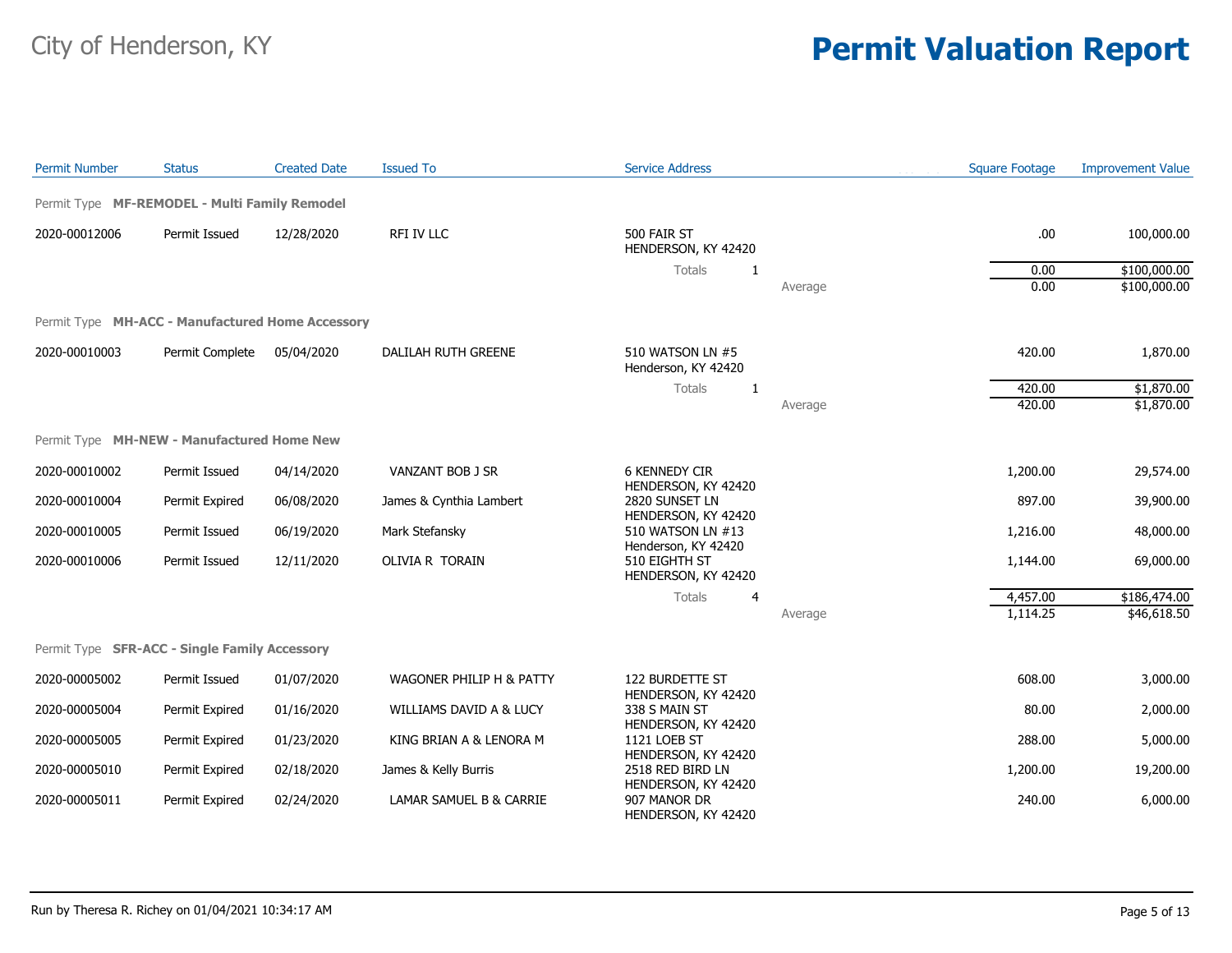| <b>Permit Number</b> | <b>Status</b>                                 | <b>Created Date</b> | <b>Issued To</b>                                    | <b>Service Address</b>                                         | <b>Square Footage</b> | <b>Improvement Value</b> |
|----------------------|-----------------------------------------------|---------------------|-----------------------------------------------------|----------------------------------------------------------------|-----------------------|--------------------------|
|                      | Permit Type SFR-ACC - Single Family Accessory |                     |                                                     |                                                                |                       |                          |
| 2020-00005013        | Permit Expired                                | 03/02/2020          | Rebecca Smith                                       | 918 COVE CT                                                    | 209.00                | 2,800.00                 |
| 2020-00005014        | Permit Expired                                | 03/06/2020          | DENTON ALBERT & MYRTLE                              | Henderson, KY 42420<br>102 HUBBARD LN                          | 36.00                 | 300.00                   |
| 2020-00005015        | Permit Expired                                | 03/12/2020          | DAY WILLIAM I                                       | HENDERSON, KY 42420<br>866 CHEROKEE RD                         | .00.                  | 3,000.00                 |
| 2020-00005017        | Permit Expired                                | 04/02/2020          | SARAH EPLEY                                         | HENDERSON, KY 42420<br>608 GRAVES DR                           | 208.00                | 1,000.00                 |
| 2020-00005018        | Permit Expired                                | 04/02/2020          | YOUNG TYRONE R & GLORIA                             | HENDERSON, KY 42420<br>33 N JULIA ST                           | 100.00                | 1,050.00                 |
| 2020-00005019        | Permit Expired                                | 04/08/2020          | DOWELL ANTHONY BRUCE & CHRISTIE<br><b>BUTL</b>      | HENDERSON, KY 42420<br>730 RICHARDSON AVE                      | 224.00                | 9,000.00                 |
| 2020-00005020        | Permit Expired                                | 04/17/2020          | ALISON D EBLEN                                      | HENDERSON, KY 42420<br>775 SINCLAIR AVE<br>HENDERSON, KY 42420 | 84.00                 | 300.00                   |
| 2020-00005022        | Permit Expired                                | 04/21/2020          | GEORGE RAYMOND & LOR FULKERSON                      | 1324 JUDSON PL<br>Henderson, KY 42420                          | 816.00                | 25,000.00                |
| 2020-00005023        | Permit Expired                                | 04/24/2020          | Steven & Carly Clark                                | 515 NINTH ST<br>HENDERSON, KY 42420                            | 80.00                 | 400.00                   |
| 2020-00005025        | Permit Expired                                | 05/04/2020          | EVANS VERNON C & JIMMIE I                           | 1308 DYLAN CIR<br>HENDERSON, KY 42420                          | 216.00                | 6,250.00                 |
| 2020-00005028        | Permit Expired                                | 05/08/2020          | BUCKMAN BARRY W & TERESA W                          | 2021 HWY 60 E<br>HENDERSON, KY 42420                           | 192.00                | 3,000.00                 |
| 2020-00005029        | Permit Expired                                | 05/11/2020          | Norman and Maryanne Williams                        | 2501 FRYER DR #A<br>Henderson, KY 42420                        | 96.00                 | 1,000.00                 |
| 2020-00005030        | Permit Expired                                | 05/14/2020          | BINGHAM SEAN C & LINDSAY N CURL                     | 750 SINCLAIR AVE<br>HENDERSON, KY 42420                        | 260.00                | 2,000.00                 |
| 2020-00005031        | Permit Issued                                 | 05/19/2020          | MESSEMAN JASON                                      | 912 WATSON LN<br>HENDERSON, KY 42420                           | 24.00                 | 8,000.00                 |
| 2020-00005032        | Permit Expired                                | 05/22/2020          | JORDAN (MILLER) HANSEN                              | 650 CANOE CREEK DR<br>HENDERSON, KY 42420                      | 594.00                | 5,000.00                 |
| 2020-00005033        | Permit Issued                                 | 05/26/2020          | YOUNG TYRONE R & GLORIA                             | 33 N JULIA ST<br>HENDERSON, KY 42420                           | 360.00                | 1,200.00                 |
| 2020-00005035        | Permit Issued                                 | 05/29/2020          | JARROD A WHITLEDGE                                  | 2006 MORNING DOVE CT<br>HENDERSON, KY 42420                    | 160.00                | 3,000.00                 |
| 2020-00005036        | Permit Expired                                | 05/29/2020          | CHELSEA M MILLS                                     | 2014 MORNING DOVE CT<br>HENDERSON, KY 42420                    | 252.00                | 2,500.00                 |
| 2020-00005038        | Permit Issued                                 | 06/01/2020          | BRADLEY W & PRISCILL WOOSLEY                        | 1661 BRUCE ST<br>HENDERSON, KY 42420                           | 21.00                 | 5,000.00                 |
| 2020-00005039        | Permit Expired                                | 06/03/2020          | BRANN STEPHEN R SR & AMY LYNN                       | 2708 BRETTWOOD LN<br>HENDERSON, KY 42420                       | 120.00                | 4,500.00                 |
| 2020-00005041        | Permit Expired                                | 06/08/2020          | PENNAMAN DANIEL P & ABBIE BOSWELL 1321 GLENGARY WAY | HENDERSON, KY 42420                                            | 160.00                | 2,500.00                 |
| 2020-00005042        | Permit Issued                                 | 06/09/2020          | TOTTON JOHN & KAREN                                 | 2361 GREEN RIVER RD<br>HENDERSON, KY 42420                     | 452.00                | 10,000.00                |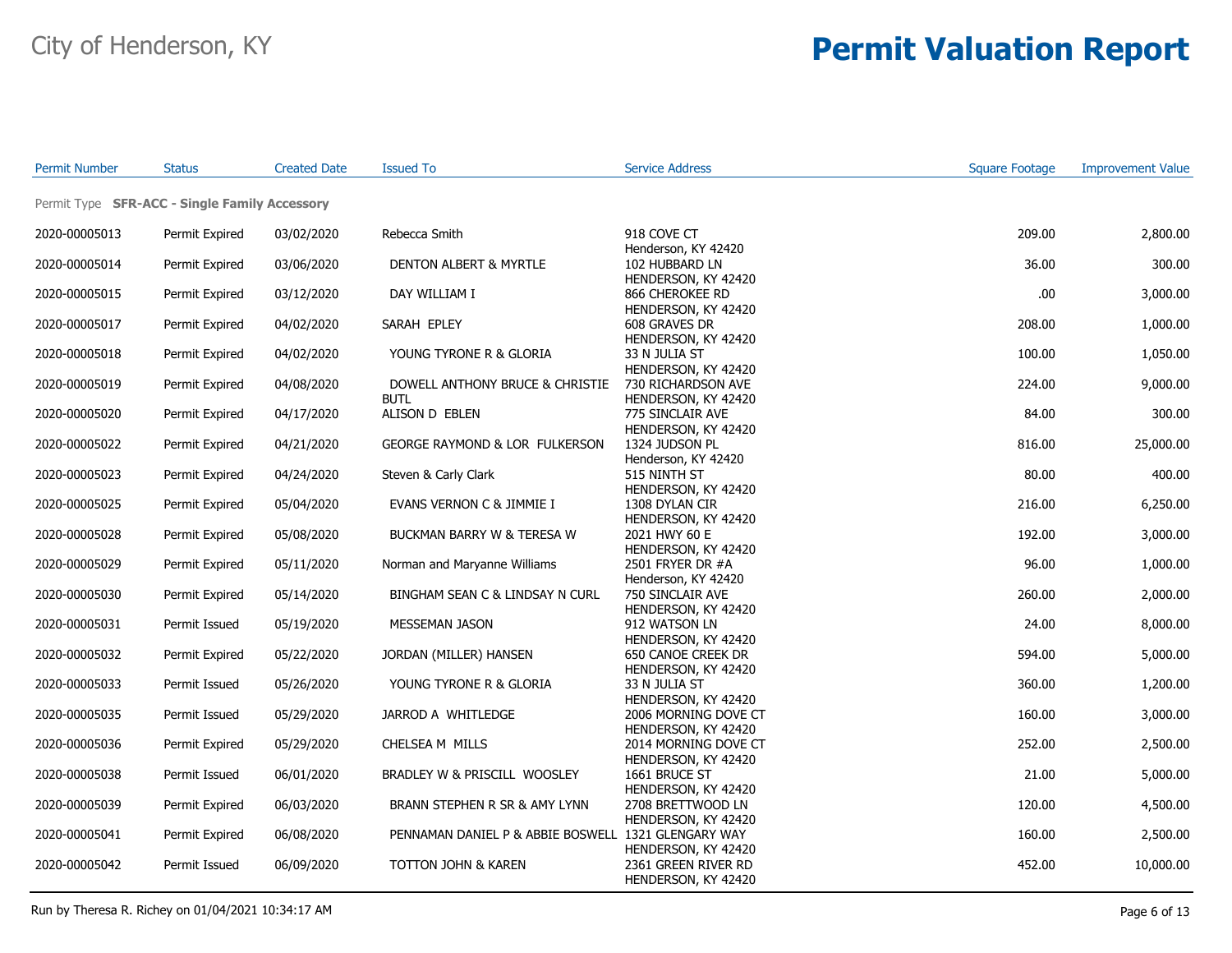| <b>Permit Number</b> | <b>Status</b>                                 | <b>Created Date</b> | <b>Issued To</b>                             | <b>Service Address</b>                                            | <b>Square Footage</b> | <b>Improvement Value</b> |
|----------------------|-----------------------------------------------|---------------------|----------------------------------------------|-------------------------------------------------------------------|-----------------------|--------------------------|
|                      | Permit Type SFR-ACC - Single Family Accessory |                     |                                              |                                                                   |                       |                          |
| 2020-00005043        | Permit Issued                                 | 06/09/2020          | TROUTMAN SHANNON R & DANIELLE                | 101 N PARTRIDGE RUN                                               | 816.00                | 28,000.00                |
| 2020-00005044        | Permit Issued                                 | 06/10/2020          | <b>GROSS MARION E &amp; LISA G</b>           | HENDERSON, KY 42420<br>2019 SUMMER HILL LN<br>HENDERSON, KY 42420 | 192.00                | 4,000.00                 |
| 2020-00005047        | Permit Expired                                | 06/12/2020          | Melissa Burkes                               | 1303 N GREEN ST<br>HENDERSON, KY 42420                            | 512.00                | 3,000.00                 |
| 2020-00005048        | Permit Issued                                 | 06/12/2020          | MCCLURE ROBERT WAYNE & VICKY A               | 1809 WHITE OAK CT<br>HENDERSON, KY 42420                          | 254.00                | 2,500.00                 |
| 2020-00005051        | Permit Expired                                | 06/18/2020          | CHANDLER MICHAEL V & AMBER C                 | 1250 ALASTAIR DR<br>HENDERSON, KY 42420                           | 572.00                | 6,000.00                 |
| 2020-00005053        | Permit Expired                                | 06/22/2020          | PRITCHETT AARON GREGORY &<br><b>MELISSAL</b> | 334 S MAIN ST<br>HENDERSON, KY 42420                              | 384.00                | 18,000.00                |
| 2020-00005054        | Permit Issued                                 | 06/23/2020          | JOHN F & NANCY L KLEIN                       | 665 CONSTANZA DR<br>HENDERSON, KY 42420                           | 570.00                | 15,000.00                |
| 2020-00005055        | Permit Issued                                 | 06/23/2020          | STEPHENS JASON ALLEN & MICHELLE              | 1510 ADAMS LN<br>HENDERSON, KY 42420                              | 900.00                | 8,000.00                 |
| 2020-00005057        | Permit Issued                                 | 06/26/2020          | <b>Ernest Mays</b>                           | 1024 CLAY ST<br>HENDERSON, KY 42420                               | 100.00                | 1,000.00                 |
| 2020-00005058        | Permit Issued                                 | 06/30/2020          | THOMAS ERIC K & CHELSI                       | 2748 BRETTWOOD LN<br>HENDERSON, KY 42420                          | 640.00                | 40,000.00                |
| 2020-00005067        | Permit Issued                                 | 07/17/2020          | CHRISTIAN KEVIN W                            | 2220 SUTTON DR<br>HENDERSON, KY 42420                             | 96.00                 | 1,400.00                 |
| 2020-00005068        | Permit Issued                                 | 07/17/2020          | BEALMEAR ROBERT J & MARY BETH                | 2434 COBBLESTONE DR<br>HENDERSON, KY 42420                        | 392.00                | 44,000.00                |
| 2020-00005069        | Permit Issued                                 | 07/22/2020          | WESLEY E & MARTHA B NEWMAN                   | 3116 BRAXTON PARK DR<br>HENDERSON, KY 42420                       | 104.00                | 22,000.00                |
| 2020-00005072        | Permit Issued                                 | 08/10/2020          | CHANDLER MICHAEL V & AMBER C                 | 1250 ALASTAIR DR<br>HENDERSON, KY 42420                           | 576.00                | 7,000.00                 |
| 2020-00005073        | Permit Issued                                 | 08/12/2020          | Demetris Marigny                             | 1412 WASHINGTON ST<br>HENDERSON, KY 42420                         | 420.00                | 1,373.00                 |
| 2020-00005074        | Permit Issued                                 | 08/19/2020          | ARNOLD & SHEILA WILSON                       | 1491 ARROW WAY<br>HENDERSON, KY 42420                             | 80.00                 | 100.00                   |
| 2020-00005075        | Permit Issued                                 | 08/20/2020          | TEER PHILLIP M & BETTY JO                    | 748 CONSTANZA DR<br>HENDERSON, KY 42420                           | 392.00                | 38,000.00                |
| 2020-00005078        | Permit Issued                                 | 08/24/2020          | WILLIAMS JUSTIN S & MANDREA N                | 2377 COBBLESTONE DR<br>HENDERSON, KY 42420                        | 648.00                | 45,000.00                |
| 2020-00005079        | Permit Issued                                 | 08/26/2020          | Cindy Stensgaard                             | 1459 ARROW WAY<br>HENDERSON, KY 42420                             | 160.00                | 2,000.00                 |
| 2020-00005080        | Permit Issued                                 | 09/02/2020          | FELTY CHARLOTTE                              | 2319 JOHNSON DR<br>HENDERSON, KY 42420                            | 144.00                | 3,000.00                 |
| 2020-00005081        | Permit Issued                                 | 09/03/2020          | FORRESTER AUBREY RAY                         | 930 FRONTIER DR<br>HENDERSON, KY 42420                            | 224.00                | 2,800.00                 |
| 2020-00005082        | Permit Issued                                 | 09/04/2020          | WAYNE JR & OLIVIA ROBERTS                    | 3224 BRAXTON PARK DR<br>HENDERSON, KY 42420                       | 120.00                | 3,000.00                 |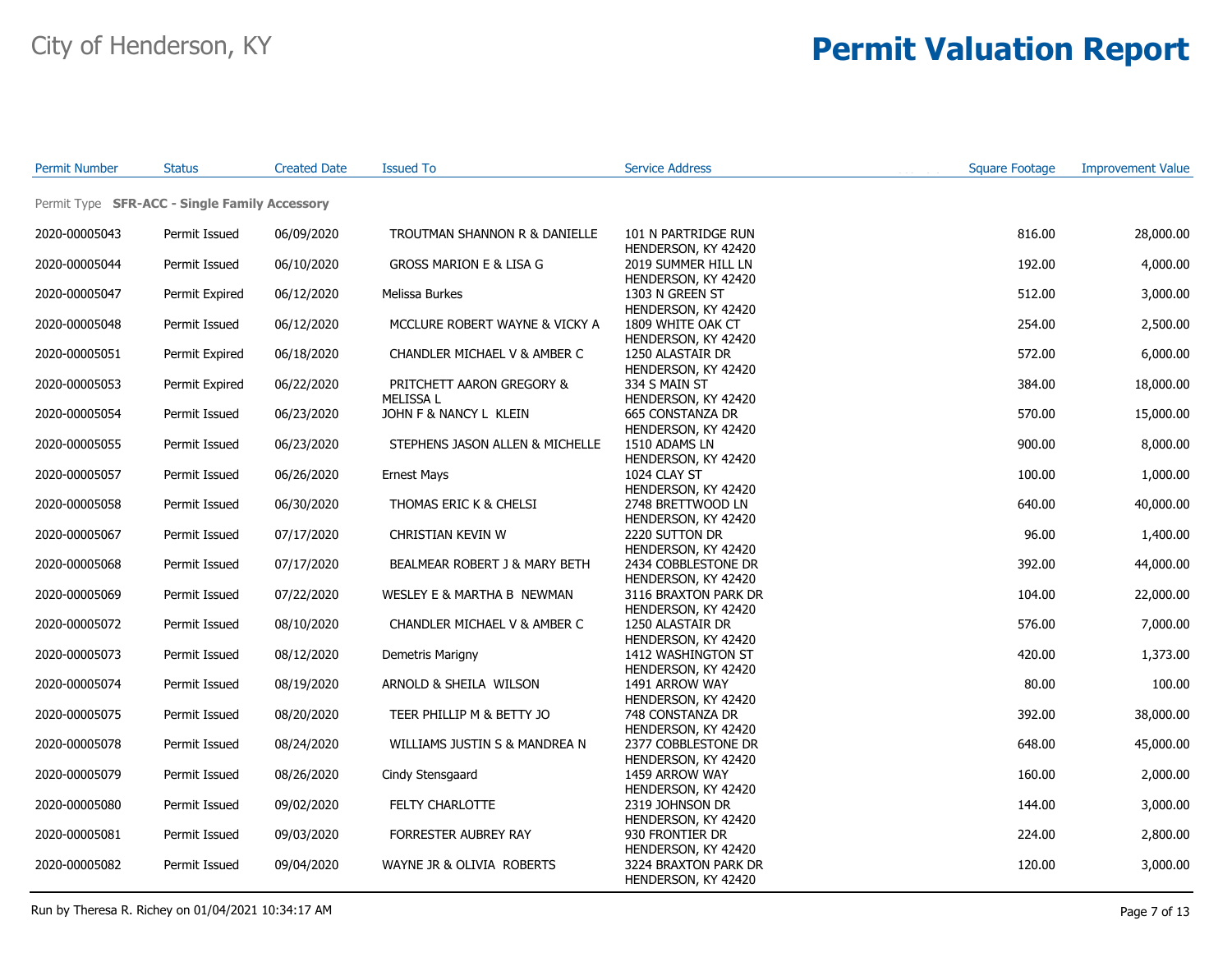| <b>Permit Number</b>                                | <b>Status</b>  | <b>Created Date</b> | <b>Issued To</b>                      | <b>Service Address</b>                                          |         | <b>Square Footage</b> | <b>Improvement Value</b> |
|-----------------------------------------------------|----------------|---------------------|---------------------------------------|-----------------------------------------------------------------|---------|-----------------------|--------------------------|
| Permit Type SFR-ACC - Single Family Accessory       |                |                     |                                       |                                                                 |         |                       |                          |
| 2020-00005084                                       | Permit Issued  | 09/14/2020          | KING JOSEPH S & ANGELA J              | 638 THIRD ST                                                    |         | 352.00                | 4,500.00                 |
| 2020-00005087                                       | Permit Issued  | 09/21/2020          | STEVEN R & MARLA BROWN                | HENDERSON, KY 42420<br>876 CONSTANZA DR                         |         | 200.00                | 4,000.00                 |
| 2020-00005089                                       | Permit Issued  | 09/21/2020          | MORPHETT WHITNEY M                    | HENDERSON, KY 42420<br>97 S ARLINGTON DR                        |         | 312.00                | 5,800.00                 |
| 2020-00005091                                       | Permit Issued  | 10/01/2020          | Eric Fulkerson                        | HENDERSON, KY 42420<br>226 N KERRY LN                           |         | 648.00                | 45,000.00                |
| 2020-00005093                                       | Permit Issued  | 10/08/2020          | SHAW MICHAEL P                        | HENDERSON, KY 42420<br>10 CENTER CIR                            |         | 240.00                | 6,000.00                 |
| 2020-00005098                                       | Permit Issued  | 10/21/2020          | JOHNNA & NATHAN A HERRON              | HENDERSON, KY 42420<br>933 FRONTIER DR                          |         | .01                   | 5,000.00                 |
| 2020-00005099                                       | Permit Issued  | 10/23/2020          | ONSTOTT JOSEPH SHANE & SHANNON        | HENDERSON, KY 42420<br>859 BEECHWOOD DR                         |         | 600.00                | 32,500.00                |
| 2020-00005100                                       | Permit Issued  | 10/23/2020          | JO<br><b>Barry Sheffer</b>            | HENDERSON, KY 42420<br>716 MILL ST                              |         | 462.00                | 1,400.00                 |
| 2020-00005101                                       | Permit Issued  | 10/28/2020          | TONY R II & TREDIA S CAGLE            | HENDERSON, KY 42420<br>204 HALLWAY                              |         | 480.00                | 23,500.00                |
| 2020-00005102                                       | Permit Issued  | 11/18/2020          | RICHARD KEITH HOGGE                   | HENDERSON, KY 42420<br>7 MAPLE ST                               |         | 624.00                | 5,000.00                 |
| 2020-00005103                                       | Permit Issued  | 11/23/2020          | WILSON ALAN L & ALLISON               | HENDERSON, KY 42420<br>105 HORSESHOE DR                         |         | 200.00                | 3,500.00                 |
| 2020-00005105                                       | Permit Issued  | 12/04/2020          | CHAD E & WENDY CAROL MACKEY           | HENDERSON, KY 42420<br>2380 DUNDONNELL DR                       |         | 462.00                | 7,000.00                 |
| 2020-00005108                                       | Permit Issued  | 12/15/2020          | ABERNATHY JEFFERY T & TEANA J         | HENDERSON, KY 42420<br>2690 STONEGATE DR<br>HENDERSON, KY 42420 |         | 121.00                | 3,200.00                 |
|                                                     |                |                     |                                       | 62<br>Totals                                                    |         | 20,077.01             | \$573,573.00             |
|                                                     |                |                     |                                       |                                                                 | Average | 323.82                | \$9,251.18               |
| Permit Type <b>SFR-ADD - Single Family Addition</b> |                |                     |                                       |                                                                 |         |                       |                          |
| 2020-00005007                                       | Permit Expired | 01/31/2020          | OSBORNE DAVID ALAN & JULIA            | 434 S MAIN ST                                                   |         | 600.00                | 105,000.00               |
| 2020-00005009                                       | Permit Expired | 02/13/2020          | <b>CHRISTINE</b><br>HOFFMAN JOHANNA E | HENDERSON, KY 42420<br>3 COLONIAL CT                            |         | 105.00                | 25,000.00                |
| 2020-00005021                                       | Permit Issued  | 04/17/2020          | PHILLIPS CHELSEA M                    | HENDERSON, KY 42420<br>931 MANOR DR                             |         | 554.00                | 25,000.00                |
| 2020-00005026                                       | Permit Issued  | 05/05/2020          | MARKWELL WILLIAM I                    | HENDERSON, KY 42420<br>923 S MAIN ST                            |         | 480.00                | 20,000.00                |
| 2020-00005037                                       | Permit Issued  | 06/01/2020          | AJ RENTALS LLC                        | HENDERSON, KY 42420<br>843 CHEROKEE DR                          |         | 456.00                | 30,000.00                |
| 2020-00005046                                       | Permit Expired | 06/11/2020          | ROBERT D & MICHELLE SUTTON            | Henderson, KY 42420<br>66 S ARLINGTON DR<br>HENDERSON, KY 42420 |         | 350.00                | 10,000.00                |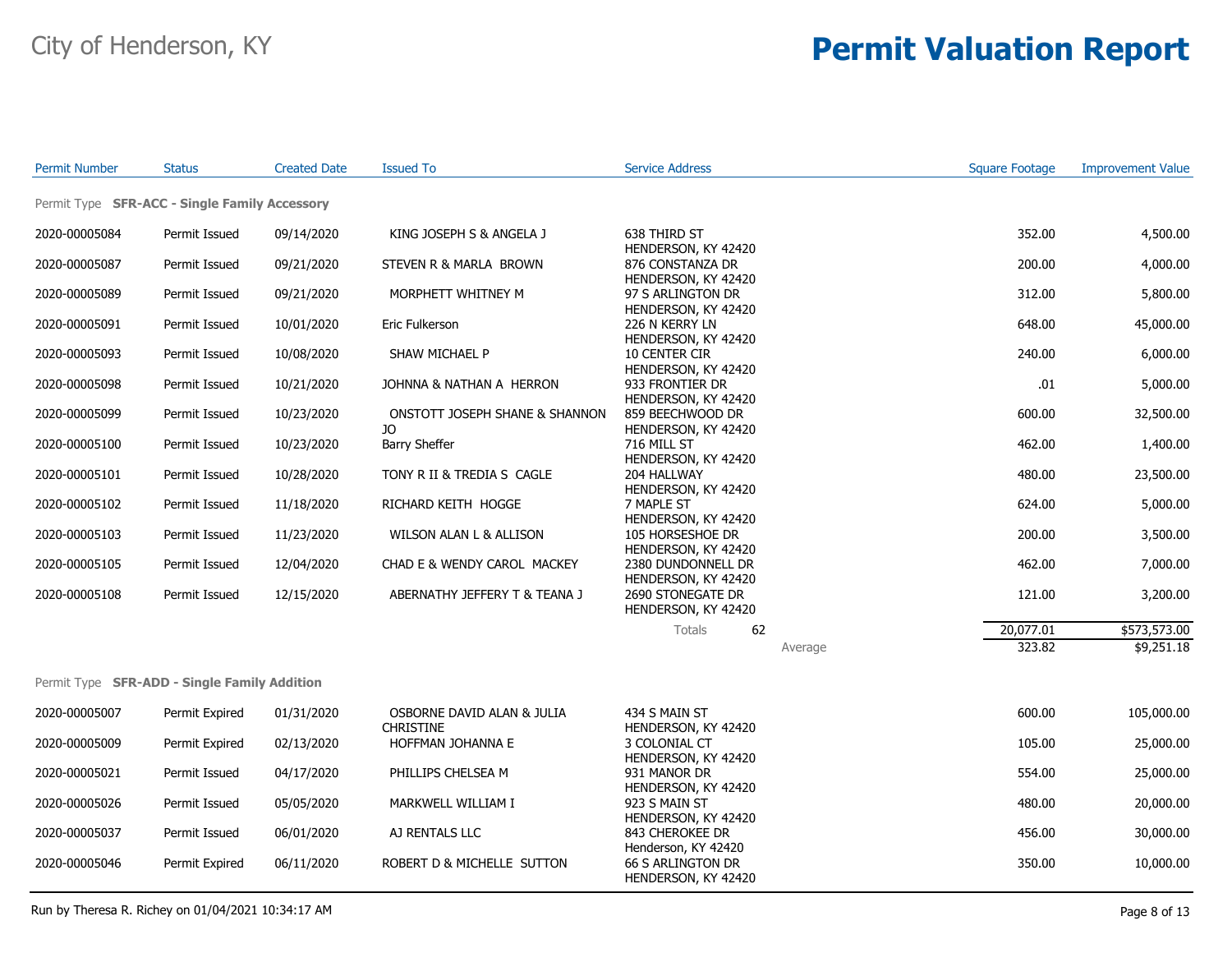| <b>Permit Number</b> | <b>Status</b>                                        | <b>Created Date</b> | <b>Issued To</b>                            | <b>Service Address</b>                                            | <b>Square Footage</b> | <b>Improvement Value</b> |
|----------------------|------------------------------------------------------|---------------------|---------------------------------------------|-------------------------------------------------------------------|-----------------------|--------------------------|
|                      | Permit Type SFR-ADD - Single Family Addition         |                     |                                             |                                                                   |                       |                          |
| 2020-00005066        | Permit Issued                                        | 07/15/2020          | <b>JESSICA LANGLEY</b>                      | 52 S QUAIL RUN                                                    | 160.00                | 20,000.00                |
| 2020-00005076        | Permit Issued                                        | 08/20/2020          | STONE CHRISTOPHER W                         | HENDERSON, KY 42420<br>8145 WATHEN LN                             | 1,414.00              | 80,000.00                |
| 2020-00005083        | Permit Issued                                        | 09/11/2020          | WILLIAMS AUBREY P JR & BEULAH               | HENDERSON, KY 42420<br>2751 KNOLL TOP LN                          | 238.00                | 40,106.00                |
| 2020-00005085        | Permit Issued                                        | 09/17/2020          | OWENS RANDALL L                             | HENDERSON, KY 42420<br>1108 N ELM ST                              | 616.00                | 30,000.00                |
| 2020-00005090        | Permit Issued                                        | 09/22/2020          | LEMON JUDITH                                | HENDERSON, KY 42420<br><b>462 HEARTHSTONE LN</b>                  | 156.00                | 40,000.00                |
| 2020-00005095        | Permit Issued                                        | 10/15/2020          | BETH MCCORMACK                              | HENDERSON, KY 42420<br>208 HANCOCK ST                             | 1,084.00              | 150,000.00               |
| 2020-00005096        | Permit Issued                                        | 10/16/2020          | MATHENEY JUDITH                             | HENDERSON, KY 42420<br>969 OAKCREST DR                            | 242.00                | 13,000.00                |
| 2020-00005097        | Permit Issued                                        | 10/20/2020          | BAXTER STANTON E & SHARON S                 | HENDERSON, KY 42420<br>1128 N MAIN ST                             | 352.00                | 100,000.00               |
| 2020-00005106        | Permit Issued                                        | 12/11/2020          | <b>GAVIN MATTHEW &amp; HOLLY</b>            | HENDERSON, KY 42420<br>860 WOLF HILLS BLVD                        | 182.00                | 12,000.00                |
| 2020-00005107        | Permit Issued                                        | 12/11/2020          | WATHEN DENNIS J & DORIS H                   | HENDERSON, KY 42420<br>2031 SUMMER HILL LN<br>HENDERSON, KY 42420 | 252.00                | 52,000.00                |
|                      |                                                      |                     |                                             | 16<br><b>Totals</b>                                               | 7,241.00              | \$752,106.00             |
|                      |                                                      |                     |                                             | Average                                                           | 452.56                | \$47,006.63              |
|                      | Permit Type SFR-NEW - Single Family New Construction |                     |                                             |                                                                   |                       |                          |
| 2019-00005093        | Permit Issued                                        | 12/11/2019          | <b>HABITAT FOR HUMANITY OF</b>              | 219 LETCHER ST                                                    | 1,218.00              | 110,000.00               |
| 2020-00005003        | Permit Expired                                       | 01/10/2020          | <b>HENDERSON KY</b><br>HCM LLC              | HENDERSON, KY 42420<br>1475 ARROW WAY                             | 1,721.00              | 129,600.00               |
| 2020-00005008        | Permit Expired                                       | 02/03/2020          | HACKBERRY DEVELOPMENT LLC                   | HENDERSON, KY 42420<br>233 HACKBERRY DR                           | 1,647.00              | 95,000.00                |
| 2020-00005016        | Permit Issued                                        | 03/24/2020          | HCM LLC                                     | HENDERSON, KY 42420<br>1459 ARROW WAY                             | 1,678.00              | 127,900.00               |
| 2020-00005040        | Permit Issued                                        | 06/03/2020          | HABITAT FOR HUMANITY OF                     | HENDERSON, KY 42420<br>1233 CUMNOCK ST                            | 1,096.00              | 115,000.00               |
| 2020-00005045        | Permit Expired                                       | 06/10/2020          | <b>HENDERSON KY</b><br>HCM LLC              | HENDERSON, KY 42420<br>1463 ARROW WAY                             | 1,914.00              | 149,800.00               |
| 2020-00005050        | Permit Expired                                       | 06/17/2020          | HABITAT FOR HUMANITY OF                     | HENDERSON, KY 42420<br>1535 CUMNOCK ST                            | 990.00                | 90,000.00                |
| 2020-00005060        | Permit Issued                                        | 07/07/2020          | <b>HENDERSON KY</b><br><b>RBI GROUP LLC</b> | HENDERSON, KY 42420<br>819 SECOND ST                              | 2,794.00              | 151,000.00               |
| 2020-00005061        | Permit Issued                                        | 07/07/2020          | <b>RBI GROUP LLC</b>                        | HENDERSON, KY 42420<br>823 SECOND ST<br>HENDERSON, KY 42420       | 2,794.00              | 151,000.00               |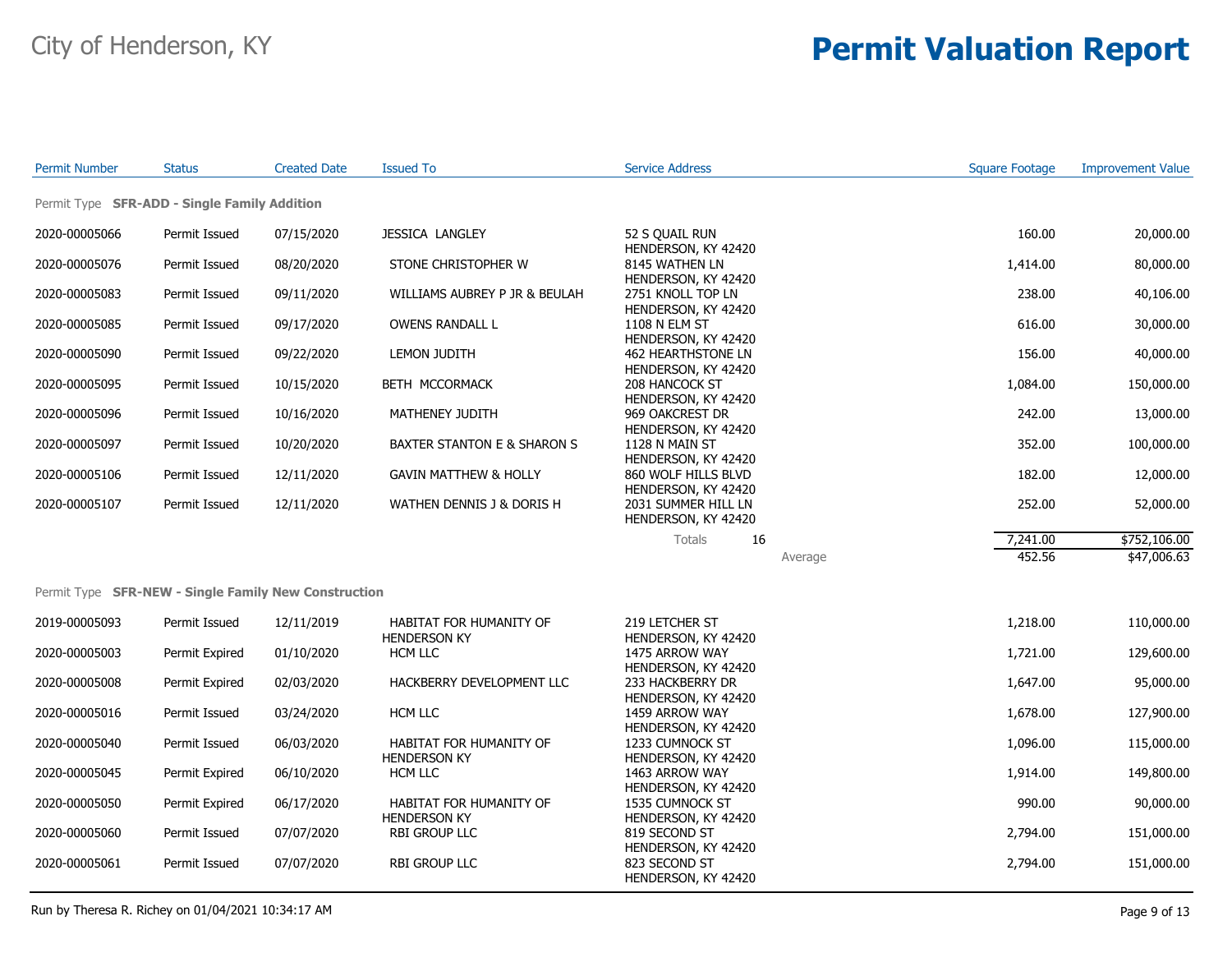| <b>Permit Number</b>                                 | <b>Status</b>   | <b>Created Date</b> | <b>Issued To</b>                                         | <b>Service Address</b>                                       | <b>Square Footage</b> | <b>Improvement Value</b> |
|------------------------------------------------------|-----------------|---------------------|----------------------------------------------------------|--------------------------------------------------------------|-----------------------|--------------------------|
| Permit Type SFR-NEW - Single Family New Construction |                 |                     |                                                          |                                                              |                       |                          |
| 2020-00005062                                        | Permit Issued   | 07/07/2020          | RBI GROUP LLC                                            | 817 SECOND ST                                                | 2,008.00              | 132,400.00               |
| 2020-00005063                                        | Permit Issued   | 07/08/2020          | RBI GROUP LLC                                            | HENDERSON, KY 42420<br>801 SECOND ST                         | 2,008.00              | 132,400.00               |
| 2020-00005064                                        | Permit Issued   | 07/09/2020          | HCM LLC                                                  | HENDERSON, KY 42420<br>1471 ARROW WAY                        | 1,970.00              | 137,000.00               |
| 2020-00005070                                        | Permit Issued   | 07/22/2020          | HCM LLC                                                  | HENDERSON, KY 42420<br>1470 ARROW WAY                        | 1,722.00              | 138,000.00               |
| 2020-00005086                                        | Permit Issued   | 09/18/2020          | HCM LLC                                                  | HENDERSON, KY 42420<br>1466 ARROW WAY                        | 1,722.00              | 137,000.00               |
| 2020-00005104                                        | Permit Issued   | 11/25/2020          | <b>BLACK PEARL PROPERTIES LLC</b>                        | HENDERSON, KY 42420<br>605 ARBOR DR<br>HENDERSON, KY 42420   | 1,588.00              | 100,000.00               |
|                                                      |                 |                     |                                                          | 15<br>Totals                                                 | 26,870.00             | \$1,896,100.00           |
|                                                      |                 |                     |                                                          | Average                                                      | 1,791.33              | \$126,406.67             |
| Permit Type SFR-REMODEL - Single Family Remodel      |                 |                     |                                                          |                                                              |                       |                          |
| 2020-00005006                                        | Permit Issued   | 01/23/2020          | LE2 LLC                                                  | 202 N WATER ST<br>Henderson, KY 42420                        | 2,508.00              | 100,000.00               |
| 2020-00005012                                        | Permit Expired  | 02/26/2020          | TONY W & MELISSA FANOK                                   | 2865 WILDWOOD CREEK LN<br>HENDERSON, KY 42420                | 195.00                | 14,298.00                |
| 2020-00005024                                        | Permit Expired  | 05/04/2020          | <b>LIAM LITTRELL</b>                                     | 822 CHEROKEE DR<br>HENDERSON, KY 42420                       | .00                   | 20,000.00                |
| 2020-00005027                                        | Permit Issued   | 05/08/2020          | NALLY MARK A & DONNA L                                   | 1340 ADAMS LN<br>HENDERSON, KY 42420                         | 1,036.00              | 75,000.00                |
| 2020-00005034                                        | Permit Expired  | 05/28/2020          | STONE SHAUN M & AMBER W                                  | 322 HEARTHSTONE LN<br>HENDERSON, KY 42420                    | 566.00                | 35,000.00                |
| 2020-00005049                                        | Permit Issued   | 06/12/2020          | KENTUCKY APARTMENTS LLC                                  | 1914 POWELL ST<br>HENDERSON, KY 42420                        | 1,128.00              | 15,000.00                |
| 2020-00005056                                        | Permit Issued   | 06/24/2020          | JAMES MARTIN COURSEY, JR. & CARLEY<br><b>MONET HAASE</b> | 2392 BALMORAL DR<br>HENDERSON, KY 42420                      | .00                   | 3,000.00                 |
| 2020-00005071                                        | Permit Issued   | 07/23/2020          | WILLIAM C HATFIELD                                       | 16 N INGRAM ST<br>HENDERSON, KY 42420                        | 1,104.00              | 3,000.00                 |
|                                                      |                 |                     |                                                          | <b>Totals</b><br>8                                           | 6,537.00              | \$265,298.00             |
|                                                      |                 |                     |                                                          | Average                                                      | 817.13                | \$33,162.25              |
| Permit Type <b>SIGN - Sign</b>                       |                 |                     |                                                          |                                                              |                       |                          |
| 2019-00013055                                        | Permit Complete | 12/26/2019          | Lorena Sierra                                            | 138 S GREEN ST                                               | 80.00                 | 100.00                   |
| 2020-00013002                                        | Permit Expired  | 01/08/2020          | B PAYNE PROPERTY MANAGEMENT LLC                          | HENDERSON, KY 42420<br>197 HWY 2084 S<br>HENDERSON, KY 42420 | 359.00                | 4,200.00                 |

Run by Theresa R. Richey on 01/04/2021 10:34:17 AM Page 10 of 13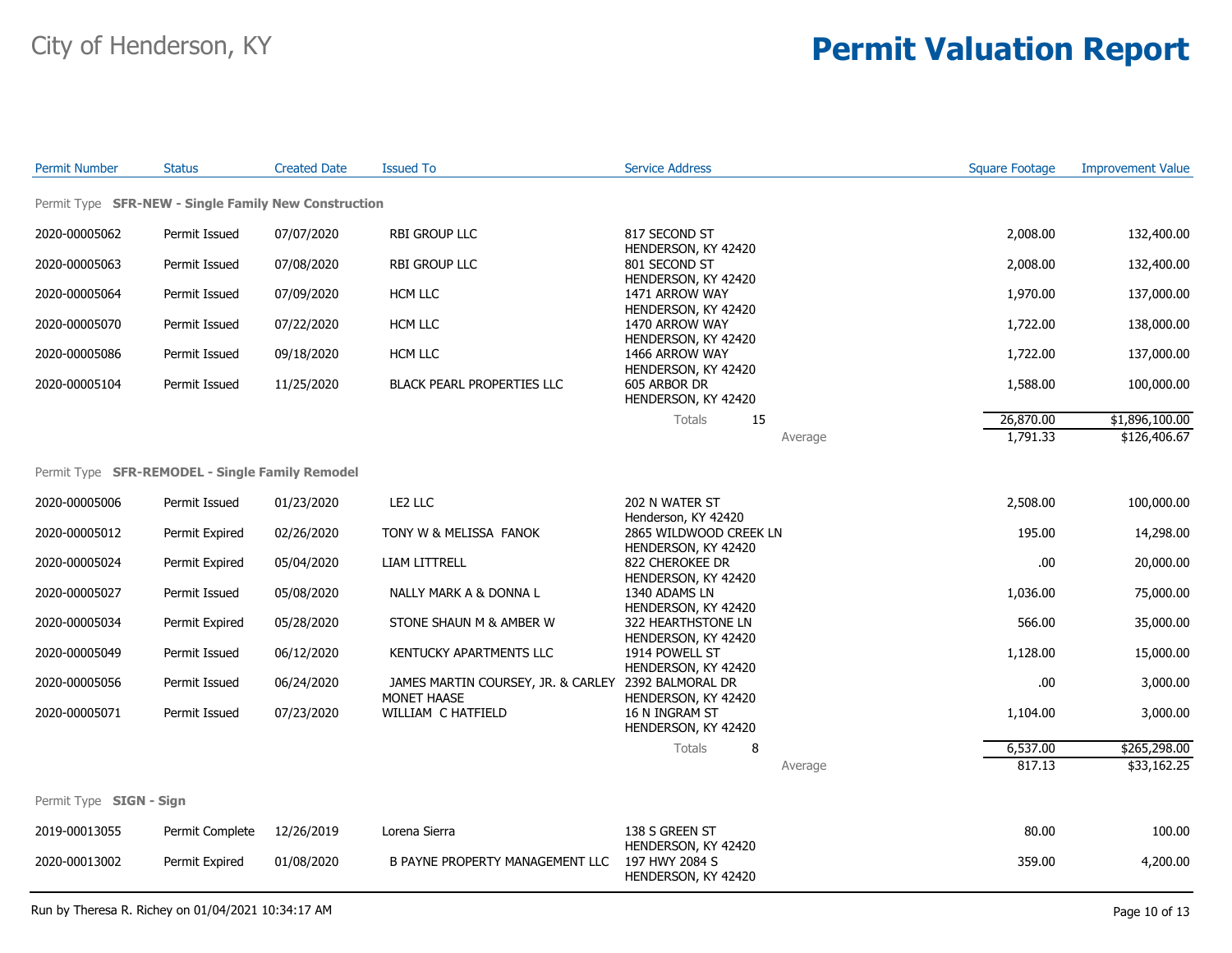| <b>Permit Number</b>    | <b>Status</b>   | <b>Created Date</b> | <b>Issued To</b>                                      | <b>Service Address</b>                                        | <b>Square Footage</b> | <b>Improvement Value</b> |
|-------------------------|-----------------|---------------------|-------------------------------------------------------|---------------------------------------------------------------|-----------------------|--------------------------|
| Permit Type SIGN - Sign |                 |                     |                                                       |                                                               |                       |                          |
| 2020-00013003           | Permit Expired  | 01/23/2020          | MCDUFFER LLC                                          | 626 FIFTH ST                                                  | 32.00                 | 4,300.00                 |
| 2020-00013004           | Permit Complete | 01/31/2020          | JOHNSTON EARNEST E                                    | HENDERSON, KY 42420<br>409 MARYWOOD DR<br>HENDERSON, KY 42420 | 16.08                 | 240.00                   |
| 2020-00013005           | Permit Complete | 02/05/2020          | <b>JOHNSTON EARNEST</b>                               | 2202 HWY 41 N<br>HENDERSON, KY 42420                          | 32.16                 | 960.00                   |
| 2020-00013006           | Permit Expired  | 02/06/2020          | <b>GARDENSIDE CENTER LLC</b>                          | 2606 ZION RD A-3<br>HENDERSON, KY 42420                       | 247.00                | 9,313.00                 |
| 2020-00013007           | Permit Expired  | 02/12/2020          | ERSHIG MOLLY B EST                                    | 419 N GREEN ST<br>HENDERSON, KY 42420                         | 35.56                 | 2,604.00                 |
| 2020-00013008           | Permit Complete | 02/12/2020          | WILKERSON OWEN CARTER & DENA                          | 444 N MAIN ST<br>HENDERSON, KY 42420                          | 19.83                 | 1,497.40                 |
| 2020-00013009           | Permit Expired  | 02/13/2020          | GOYAL LALCHAND & PRAMILA                              | 914 N ELM ST<br>HENDERSON, KY 42420                           | 10.00                 | 210.39                   |
| 2020-00013010           | Permit Expired  | 02/18/2020          | BROADSTONE RTC PORTFOLIO LLC                          | 1400 N GREEN ST<br>HENDERSON, KY 42420                        | 72.00                 | 2,200.00                 |
| 2020-00013011           | Permit Expired  | 02/26/2020          | LOGAN MARK B ET AL                                    | 2000 N ELM ST<br>HENDERSON, KY 42420                          | 32.93                 | 1,600.00                 |
| 2020-00013012           | Permit Expired  | 02/26/2020          | <b>ERSCHO LLC</b>                                     | 151 GARDEN MILE RD<br>HENDERSON, KY 42420                     | 41.21                 | 3,000.00                 |
| 2020-00013013           | Permit Complete | 03/16/2020          | ANCHOR SIGN, INC                                      | 2480 HWY 41 N<br>HENDERSON, KY 42420                          | 43.93                 | 2,687.75                 |
| 2020-00013015           | Permit Complete | 04/13/2020          | HENDERSON CO PUBLIC LIBRARY DIST                      | 101 S MAIN ST<br>HENDERSON, KY 42420                          | 115.00                | 14,000.00                |
| 2020-00013016           | Permit Expired  | 04/24/2020          | <b>GURU POONAM LLC</b>                                | 2224 HWY 41 N<br>HENDERSON, KY 42420                          | 318.00                | 8,500.00                 |
| 2020-00013017           | Permit Complete | 04/27/2020          | WAL MART REAL ESTATE BUSINESS<br><b>TRUST</b>         | 1195 BARRET BLVD<br>HENDERSON, KY 42420                       | 903.96                | 22,741.00                |
| 2020-00013018           | Permit Expired  | 04/27/2020          | LIGHTHOUSE STORAGE OF HENDERSON 2429 HWY 60 E<br>LLC. | HENDERSON, KY 42420                                           | 32.00                 | 224.00                   |
| 2020-00013019           | Permit Complete | 04/29/2020          | <b>GARDENSIDE CENTER LLC</b>                          | 2606 ZION RD A-3<br>HENDERSON, KY 42420                       | 212.00                | 14,000.00                |
| 2020-00013020           | Permit Complete | 05/01/2020          | EASTGATE MHP LLC % DREW WARNER                        | 1713 FRANKLIN AVE<br>Henderson, KY 42420                      | 15.00                 | 800.00                   |
| 2020-00013021           | Permit Complete | 05/01/2020          | HIGGINSON BRAD D                                      | 625 S MAIN ST<br>HENDERSON, KY 42420                          | 32.00                 | 950.00                   |
| 2020-00013022           | Permit Complete | 05/01/2020          | WILLIAMS CLIFTON O ET AL                              | 1228 SECOND ST<br>HENDERSON, KY 42420                         | 22.00                 | 600.00                   |
| 2020-00013023           | Permit Complete | 05/04/2020          | EAST BROADWAY HENDERSON LLC                           | 517 N GREEN ST<br>HENDERSON, KY 42420                         | 6.95                  | 2,100.00                 |
| 2020-00013024           | Permit Complete | 06/08/2020          | COMMUNITY UNITED METH HOSP INC                        | 1305 N ELM ST<br>HENDERSON, KY 42420                          | 260.00                | 44,917.00                |
| 2020-00013025           | Permit Expired  | 06/09/2020          | VANZANT BOB J SR                                      | 2751 HWY 41 N<br>HENDERSON, KY 42420                          | 92.00                 | 27,000.00                |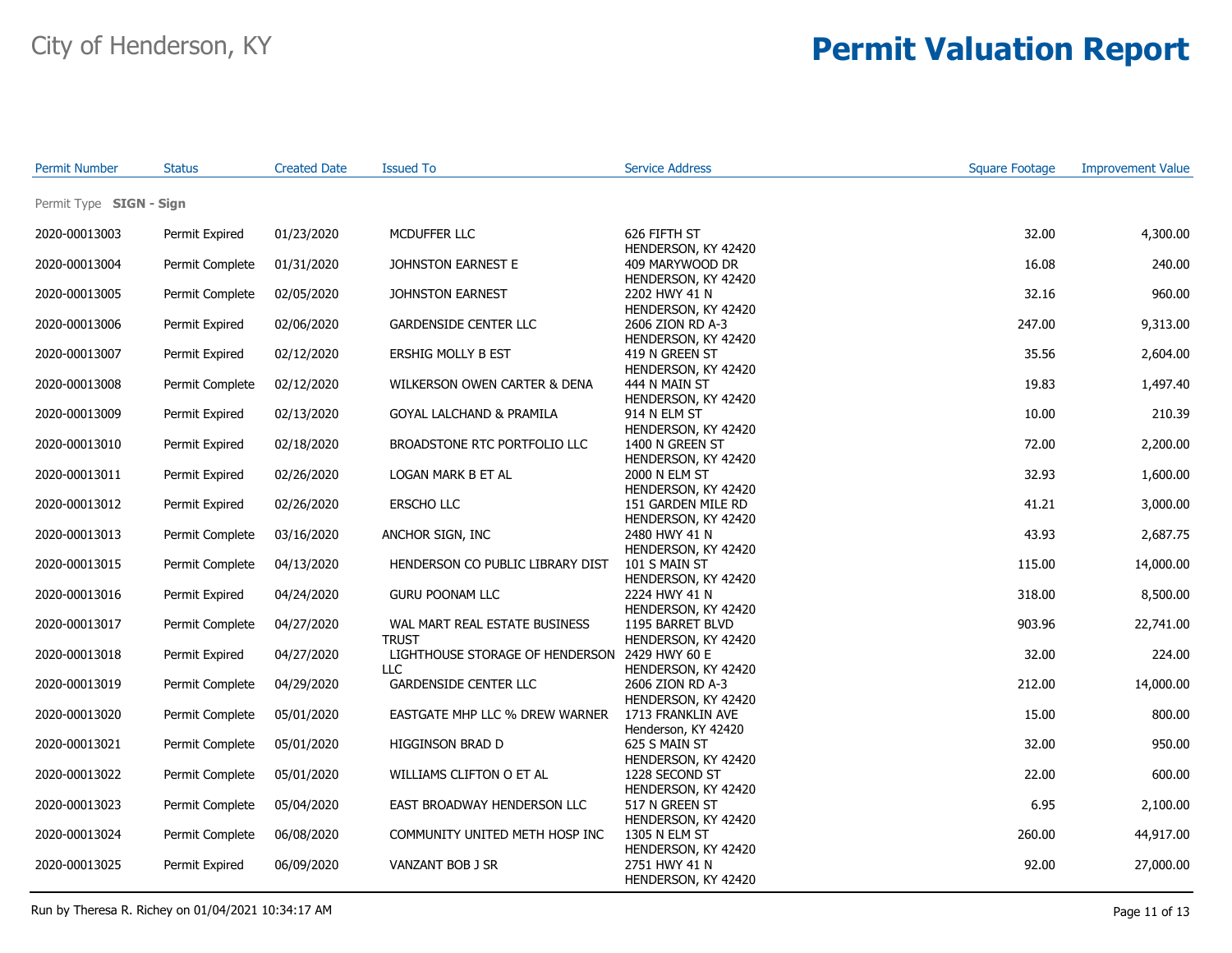| <b>Permit Number</b>    | <b>Status</b>   | <b>Created Date</b> | Issued To                                    | <b>Service Address</b>                  | <b>Square Footage</b> | <b>Improvement Value</b> |
|-------------------------|-----------------|---------------------|----------------------------------------------|-----------------------------------------|-----------------------|--------------------------|
| Permit Type SIGN - Sign |                 |                     |                                              |                                         |                       |                          |
| 2020-00013026           | Permit Complete | 06/10/2020          | COMMUNITY UNITED METH HOSP INC               | 1305 N ELM ST<br>HENDERSON, KY 42420    | 72.00                 | 4,200.00                 |
| 2020-00013027           | Permit Issued   | 06/11/2020          | RACE CREEK BAPTIST CHURCH<br><b>TRUSTEES</b> | 538 S GREEN ST<br>HENDERSON, KY 42420   | 51.50                 | 25,000.00                |
| 2020-00013028           | Permit Complete | 06/17/2020          | <b>GARDENSIDE CENTER LLC</b>                 | 2606 ZION RD A-3<br>HENDERSON, KY 42420 | 250.00                | 13,565.00                |
| 2020-00013029           | Permit Issued   | 07/17/2020          | O V NATIONAL BANK                            | 1720 SECOND ST<br>HENDERSON, KY 42420   | 205.24                | 18,000.00                |
| 2020-00013030           | Permit Issued   | 07/23/2020          | HENDERSON PROPERTY ASSOCIATES<br>LLC         | 1111 BARRET BLVD<br>HENDERSON, KY 42420 | 72.00                 | 3,000.00                 |
| 2020-00013031           | Permit Issued   | 08/03/2020          | LIGHTHOUSE OUTREACH CHURCH                   | 1232 CUMNOCK ST<br>HENDERSON, KY 42420  | 12.00                 | 240.00                   |
| 2020-00013032           | Permit Issued   | 08/06/2020          | Metro by T-Mobile                            | 2033 HWY 41 N<br>HENDERSON, KY 42420    | 46.42                 | 2,000.00                 |
| 2020-00013033           | Permit Issued   | 08/28/2020          | Everybody Fitness                            | 1321 SECOND ST<br>HENDERSON, KY 42420   | 40.00                 | 2,500.00                 |
| 2020-00013034           | Permit Issued   | 09/15/2020          | OHIO VALLEY NATL BANK                        | 400 BARRET BLVD<br>HENDERSON, KY 42420  | 128.00                | 5,000.00                 |
| 2020-00013035           | Permit Issued   | 09/17/2020          | SHIELDS WILLIAM H & LILLA TT                 | 229 S GREEN ST<br>HENDERSON, KY 42420   | 180.00                | 400.00                   |
| 2020-00013036           | Permit Issued   | 09/18/2020          | OHIO VALLEY NATL BANK                        | 400 BARRET BLVD<br>HENDERSON, KY 42420  | 84.00                 | 18,000.00                |
| 2020-00013037           | Permit Issued   | 09/22/2020          | HUDSON REALTY LLC                            | 612 BARRET BLVD<br>HENDERSON, KY 42420  | 9.00                  | 300.00                   |
| 2020-00013038           | Permit Issued   | 09/29/2020          | America's Car Mart                           | 2214 HWY 41 N<br>HENDERSON, KY 42420    | 100.00                | 5,000.00                 |
| 2020-00013039           | Permit Issued   | 09/30/2020          | ROGERS KENTUCKY LLC                          | 2068 HWY 41 N<br>HENDERSON, KY 42420    | 49.25                 | 2,000.00                 |
| 2020-00013040           | Permit Issued   | 10/13/2020          | Tikay Caribbean                              | 802 SECOND ST<br>HENDERSON, KY 42420    | 44.50                 | 650.00                   |
| 2020-00013041           | Permit Issued   | 10/13/2020          | UNIVERSAL HOSPITALITY LLC                    | 2820 HWY 41 N<br>HENDERSON, KY 42420    | 209.00                | 15,000.00                |
| 2020-00013042           | Permit Issued   | 10/16/2020          | O V NATIONAL BANK                            | 1720 SECOND ST<br>HENDERSON, KY 42420   | 38.00                 | 34,000.00                |
| 2020-00013043           | Permit Issued   | 10/26/2020          | SPIRIT MASTER FUNDING VII LLC                | 1917 HWY 41 N<br>HENDERSON, KY 42420    | 202.00                | 8,700.00                 |
| 2020-00013044           | Permit Issued   | 10/28/2020          | RIVER CITY CHURCH INC                        | 173 HWY 2084 S<br>HENDERSON, KY 42420   | 85.00                 | 20,900.00                |
| 2020-00013045           | Permit Issued   | 11/09/2020          | <b>IMAGINE ADC LLC</b>                       | 708 BARRET BLVD<br>HENDERSON, KY 42420  | 74.00                 | 375.00                   |